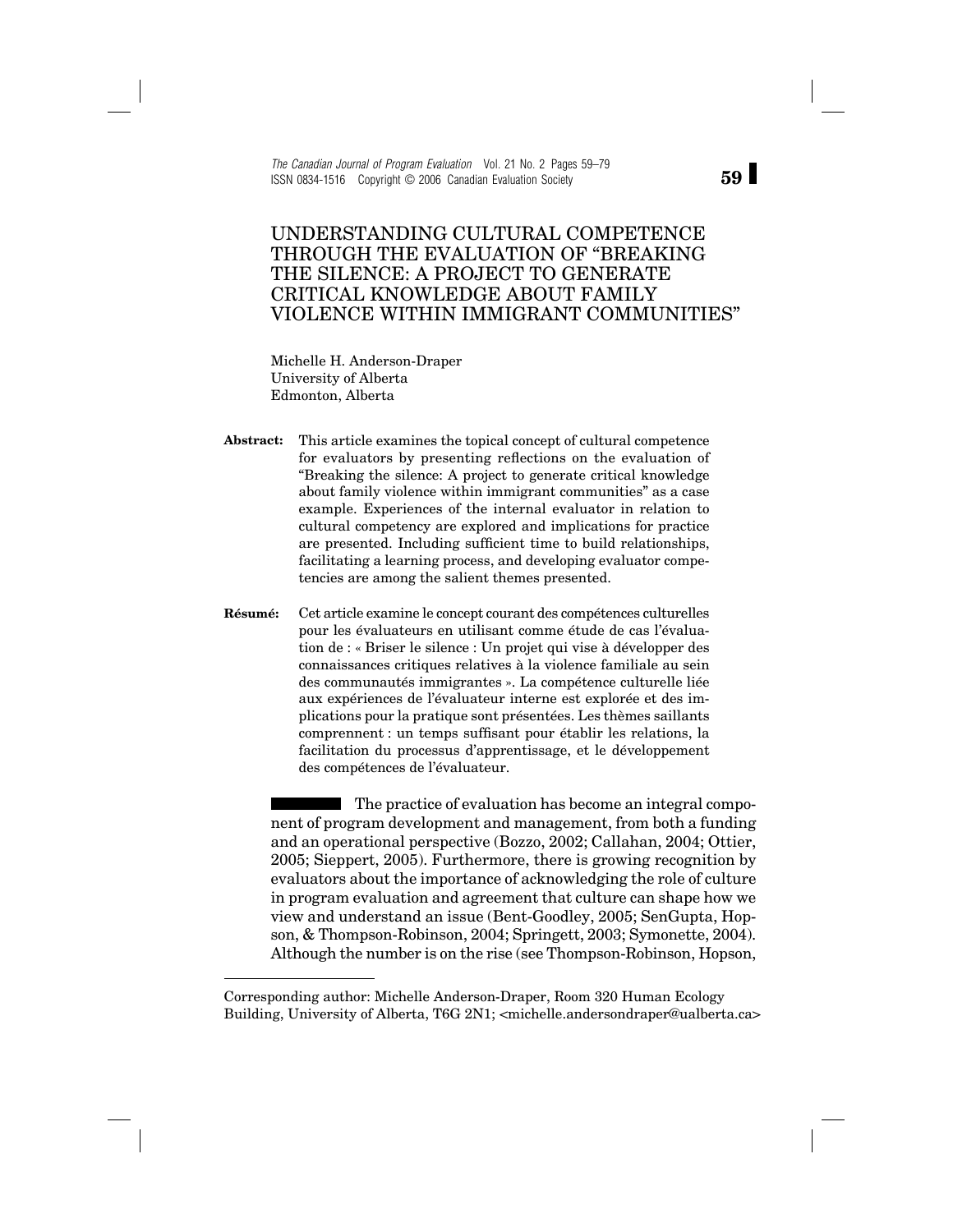& SenGupta, 2004), there exist only a few examples of cross-cultural evaluations in the literature (Letiecq & Bailey, 2004). The purpose of this article is to add to our understanding of cross-cultural competency in evaluation and present implications for current practice. The original paper emerged from my participation, over an 18-month period, in a cross-cultural project exploring issues around family violence specific to immigrant and refugee communities. Beginning with an exploration of the concept of cultural competency, this article presents guiding questions, draws on the "Breaking the Silence" project as a case example, and concludes with lessons learned and implications for culturally competent evaluation practice.

# CULTURAL COMPETENCE AND EVALUATION

Ethnicity, race, religion, belonging to a specific association, or being part of a certain community brings together individuals who encompass similar values and common beliefs and adhere to norms, customs, and the like—in essence a shared culture. King, Neilsen, and Colby (2004) describe culture as encompassing the norms that people adhere to and live by, and patterns that human groups share. Cultural competence is having an "appreciation and recognition of other cultural groups and acceptance of the inherent differences that exist among them" (Thompson-Robinson et al., 2004, p. 1). Cultural competence involves considering the uniqueness of each group, and planning and designing appropriate and relevant program evaluations, standards, and measures. Displaying cultural competence is to demonstrate an "active awareness, understanding, and appreciation for the context at hand" and avoiding a one-size-fits-all approach when evaluating a program (SenGupta et al., 2004, p. 12). It includes incorporating responsive and inclusive ways to conduct evaluation by representing the experiences and beliefs of the people involved as well as considering relevant historical, contextual, and social factors in program design, delivery, and evaluation (SenGupta et al., 2004).

The Canadian Evaluation Society Guidelines for Ethical Conduct state that "evaluators should be sensitive to the cultural and social environment of all stakeholders and conduct themselves in a manner appropriate to this environment" (Canadian Evaluation Society, n.d.). The American Evaluation Association's Guiding Principles for evaluators state:

To ensure recognition, accurate interpretation and respect for diversity, evaluators should ensure that the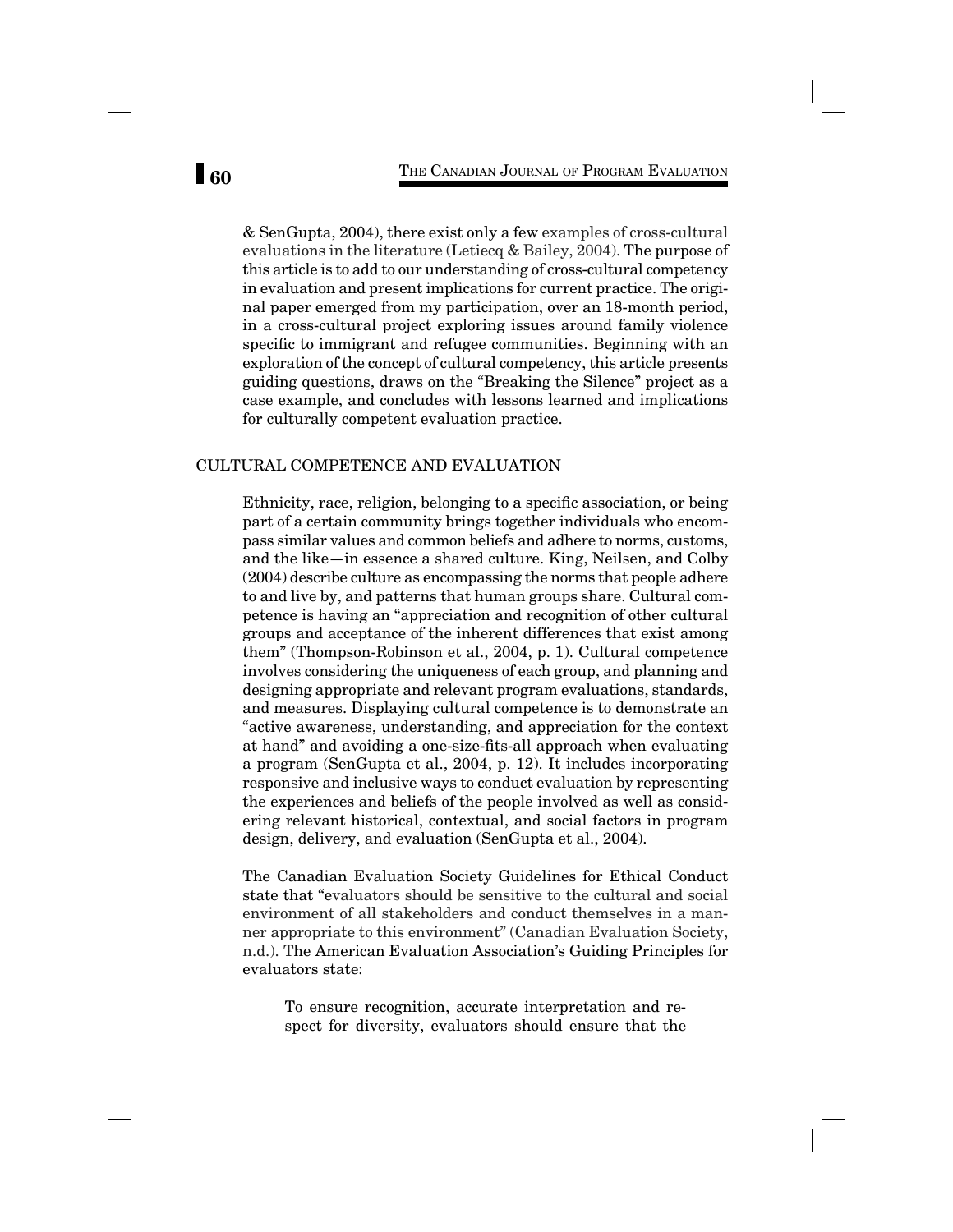members of the evaluation team collectively demonstrate cultural competence. Cultural competence would be reflected in evaluators seeking awareness of their own culturally-based assumptions, their understanding of the worldviews of culturally-different participants and stakeholders in the evaluation, and the use of appropriate evaluation strategies and skills in working with culturally different groups. Diversity may be in terms of race, ethnicity, gender, religion, socio-economics, or other factors pertinent to the evaluation context. (American Evaluation Association, 2004)

The summer 2004 issue of the American Evaluation Association's *New Directions for Evaluation* focused specifically on cultural competence. The following definition was proposed:

Cultural competence in evaluation can be broadly defined as a systematic, responsive inquiry that is actively cognizant, understanding, and appreciative of the cultural context in which the evaluation takes place; that frames and articulates the epistemology of the evaluative endeavor; that employs culturally and contextually appropriate methodology; and that uses stakeholder-generated, interpretive means to arrive at the results and further use of the findings. (SenGupta et al., 2004, p.  $13$ )

The above definition stresses the importance of being aware of the cultural context in which the evaluation is taking place by recognizing political, social, and historical factors that may influence evaluation questions, methodology, and the use of findings by stakeholders.

When exploring what it means to work as a culturally competent evaluator, I question if cultural competence is a way of working, knowing or simply being. Can any evaluator be or become culturally competent? Hood (2001) maintains that evaluators from a similar cultural background are more likely to have "direct experiences" with their own racial and cultural group and therefore likely to build relationships at a faster pace. Although Hood's point is intuitively sound, it is not uncommon for programs to be evaluated by people who have different experiences from program users (Yarbrough, Shulha, & Caruthers, 2004). Evaluators of a similar background to participants may not be available or programs may include representation from a number of different cultural groups (Letiecq &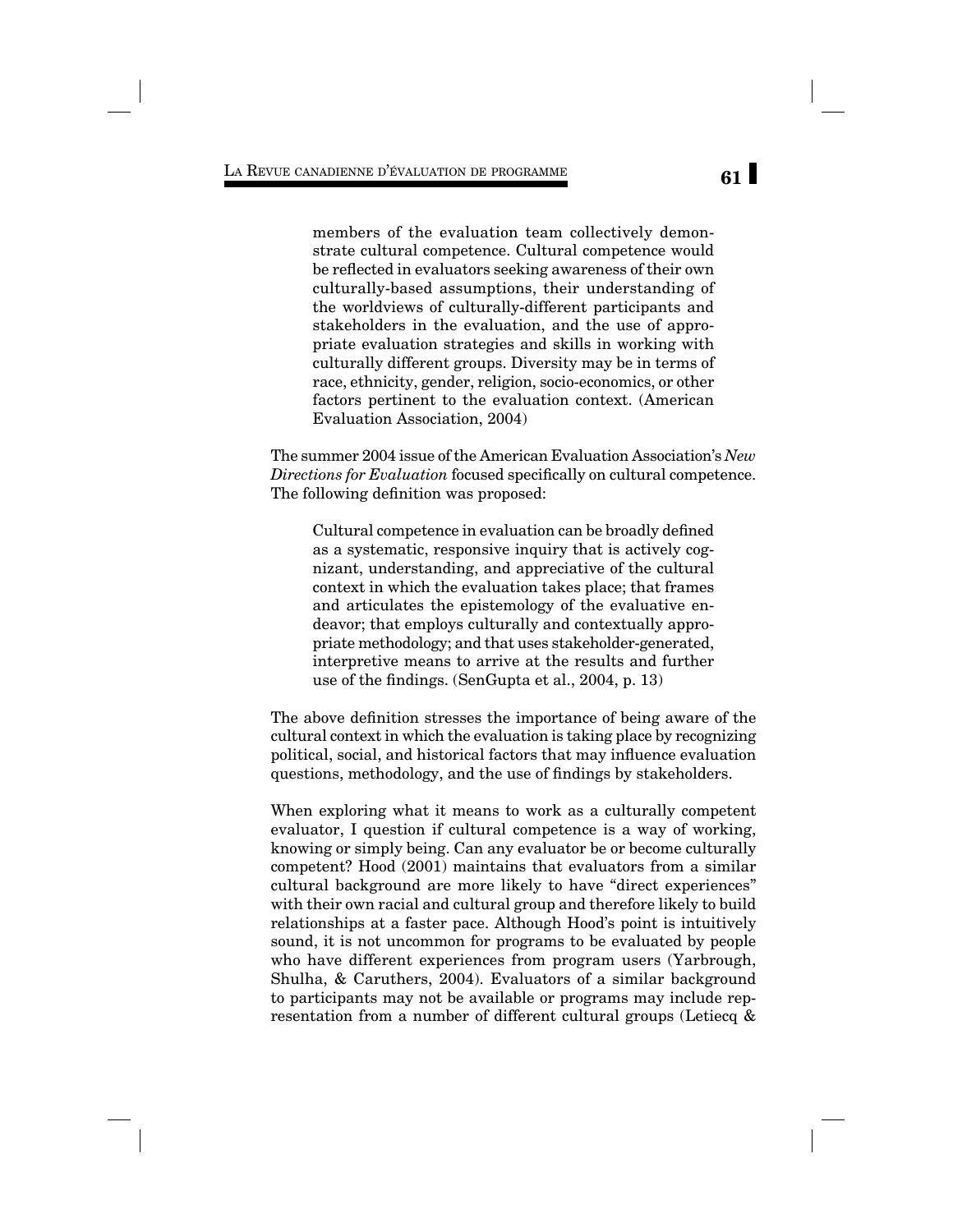Bailey, 2004). By conducting a participatory evaluation, evaluators recognize multiple perspectives of knowledge, act as facilitators, and "assume that participants in the evaluation process create shared meaning" (King et al., 2004, p. 68). In accordance with an increase in participatory evaluation in general (Birch & Jacob, 2005; Green & Mercer, 2001; King et al., 2004; Torres, Preskill, & Piontek, 2005; Whitmore, 1998), it seems reasonable to conclude that working from a participatory approach with evaluator as facilitator, and including stakeholders in the evaluation process, has the potential to achieve culturally competent practice.

The idea of evaluator as facilitator of the evaluation process suggests reflection on how our own experiences influence the way we evaluate, connect with participants, and offer insight about a program (Patton, 2002). Based on the experience of conducting a participatory evaluation of a women's program in South Africa, Burke (1998) asked herself questions about her dual role as a white Canadian woman and an evaluator of a program in a Third World country. In searching for my own cultural competence, I too asked myself, a white mainstream Canadian woman, how my experiences, evaluation training, and assumptions influenced the way I approached a cross-cultural evaluation. In the next section, I present a summary of a project that took place in Western Canada and describe cultural competence as a conscious way of working and learning; something that develops through experiences working with diverse populations and with reflection.

# CASE EXAMPLE: UNDERSTANDING CULTURAL COMPETENCE THROUGH THE EVALUATION OF "BREAKING THE SILENCE: A PROJECT TO GENERATE CRITICAL KNOWLEDGE ABOUT FAMILY VIOLENCE WITHIN IMMIGRANT COMMUNITIES"

The case example and lessons learned sections address the following guiding questions:

- 1. In relation to program planning and evaluation, what activities reflect cultural competence?
- 2. What lessons can be drawn from this case example to contribute to our knowledge of culturally competent evaluation?

This case example was prepared by reviewing project evaluation documentation and as a result of discussion with participants. Included in the presentation of the case example is an overview of family violence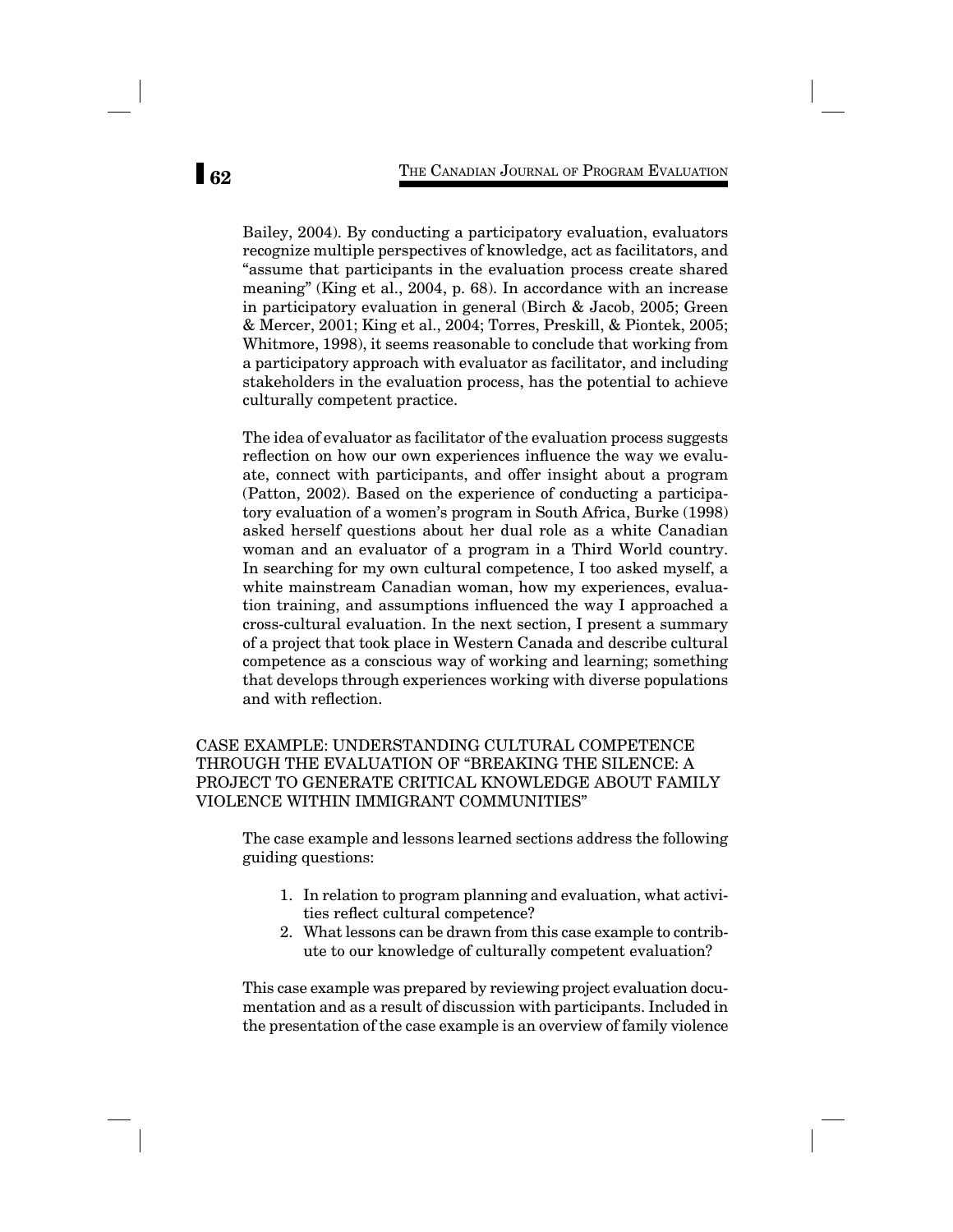specific to an immigrant and refugee context, the project's background and objectives, the evaluation's guiding framework and use of theory, and a summary of the process and outcome evaluation. In general, having an awareness of context is important when making sense of information and specifically when considering the impact of culture. In other words, this project required reflection about how the issue of family violence may be different when considering the immigration and settlement context. This next section provides a brief overview of family violence specific to immigrant and refugees.

# Context

Individuals immigrating to a new country bring with them values and beliefs about families, roles, and responsibilities and a unique cultural heritage (Ortiz, 2003). Adjusting to and learning a new system, leaving behind a family support network, gender role expectations, isolation, language barriers, and a lack of knowledge of the legal system are some of the challenges facing immigrants in a new country (Alberta Children's Services, n.d.; Erez & Copps Hartley, 2003; Moracco, Hilton, Hodges, & Frasier, 2005). In essence, the act of immigration and settlement in a new country and dealing with associated challenges can heighten stress and, without support, may result in situations of increased family tension or intensify the potential for family violence.

A complex issue involving personal beliefs, values, cultural, economic, and societal pressures, family violence can include physical, emotional, financial, and spiritual components (Office for the Prevention of Family Violence, 1994). Some families may have experienced violence prior to coming to a new country, while for others family violence may be a recent development when faced with the additional stressors of immigration and settlement. Issues of family violence may go unreported or unaddressed for a number of reasons. For example, the victim may be embarrassed, feel frightened, fear potential retaliation or loss of partner, or be wary of police involvement (Valente, 2002). If reported, some victims may have difficulty accessing culturally relevant services or face discriminatory treatment (Bent-Goodley, 2005; Moracco et al., 2005). For instance, a community-based evaluation found family violence requires individuals and families to draw on personal supports and agency resources to address the issue, but cultural and linguistic barriers make accessing mainstream services more difficult for members of ethno-cultural communities (Edmonton Chinese Community Services, 2001). With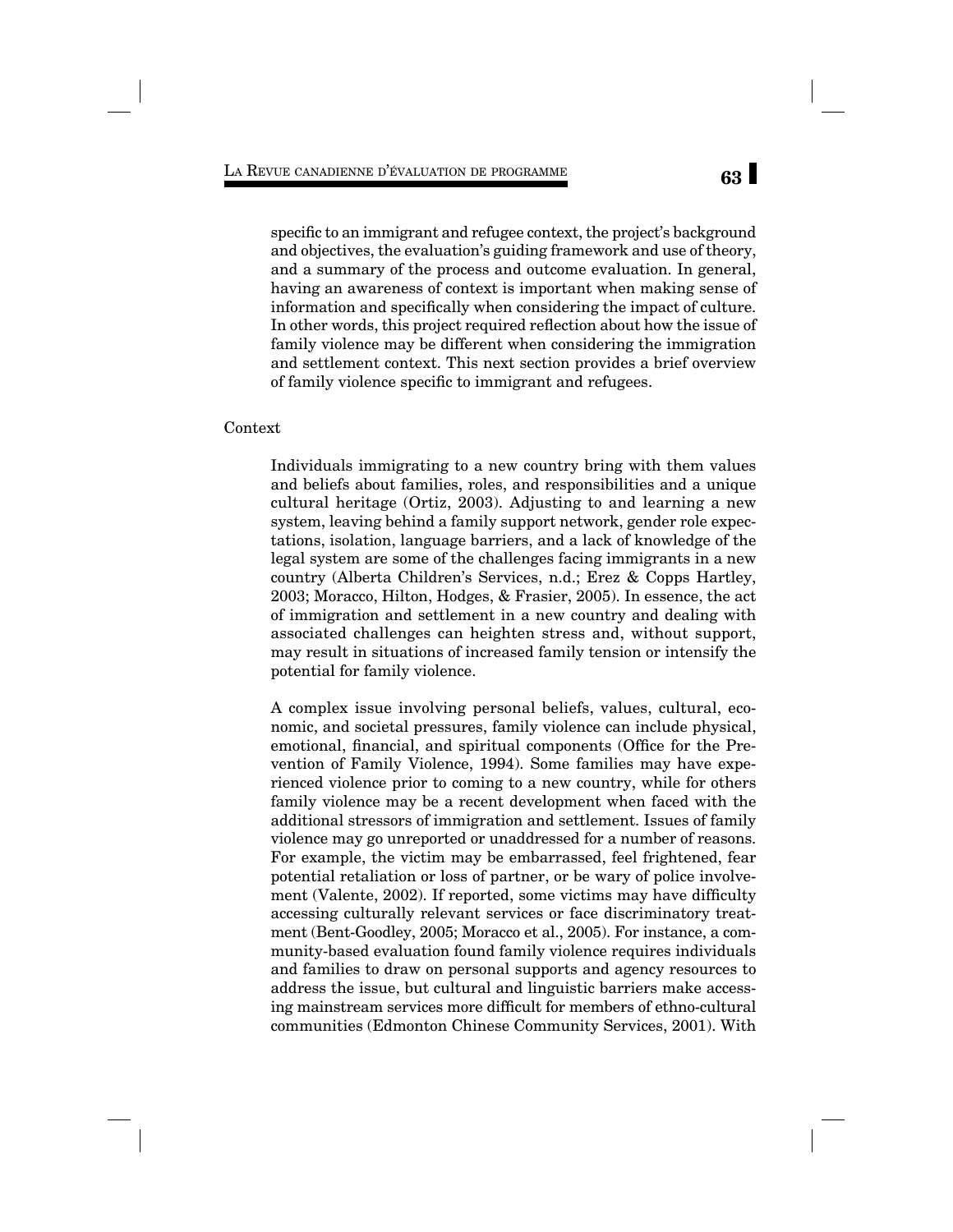funding to develop and evaluate programs as well as offer support to families, immigrant-serving agencies and partners are well positioned to learn more about the understudied issue of family violence in immigrant and refugee communities (Bent-Goodley, 2005; McFarlane et al., 2002; Public Legal Education and Information Service of New Brunswick, 1996).

## Project Background

A group of 18 members from nine immigrant and refugee communities and participating agency representatives, called the Legacy team,1 received funding to conduct a project to generate knowledge about family violence within immigrant communities, and develop and pilot a curriculum. Throughout this project, participants explored gender roles, power issues, and factors within the immigrant/refugee experience that may affect family relationships. I served as the internal evaluator and project coordinator. I shared the coordinating role with a professional who has a strong background in providing services around family violence. As a member of the Legacy team, my role included facilitating discussions and encouraging active participation in the evaluation process (Cockerill, Myers, & Allman, 2000). My approach and intent was to facilitate a participatory evaluation in a culturally competent way.

The purpose of the evaluation was to document project activities as well as to provide opportunities for group reflection leading to adjustments and improvements along the way. A project-coordinating group comprising three members (including myself) met bi-weekly to discuss project planning and evaluation-related issues to bring forward to the larger team for discussion. The Legacy team, as a collective, was part of the evaluation by contributing reflective comments on the project as well as participating in evaluation-related activities. For example, content for written reports was based on our discussions, and drafts were circulated to Legacy team members for feedback and suggestions. Furthermore, the evaluation provided the forum for Legacy team members to discuss whether the initial project goals and objectives were being accomplished.

The three objectives of the "Breaking the Silence" project were:

• build capacities of resource people, elders, and family mediators in the community in order to better support families affected by family conflicts, disintegration, and violence;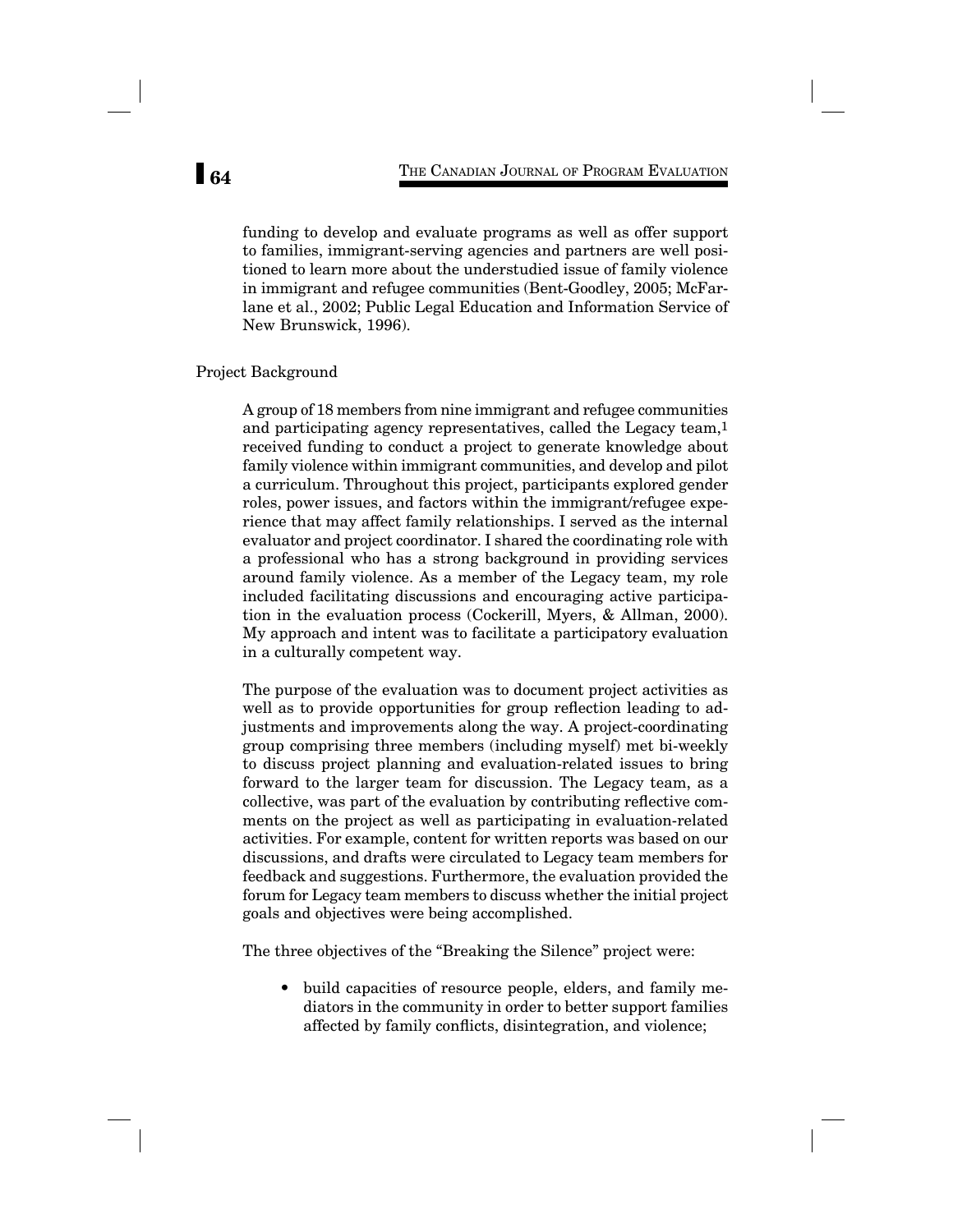# **65** LA REVUE CANADIENNE D'ÉVALUATION DE PROGRAMME

- develop culturally and linguistically relevant information about family violence and services; and
- break the silence by finding appropriate opportunities for discussion about family violence within immigrant and refugee communities.

### Framework and Theory

At the time of my participation in this project, I was enrolled in doctoral studies in the Department of Human Ecology at the University of Alberta and was introduced to the Precede-Proceed model (Green & Kreuter, 1999). I brought forward this model for consideration by the Legacy team, identified the social cognitive theory as a potential guide for the planning and evaluation of this project, and subsequently received support from participants for their use. As such, constructs from the social cognitive theory and the Precede-Proceed model provided the framework for the planning, implementation and evaluation of this project.

In designing the implementation and evaluation, the model and theory selected were appropriate for use in cross-cultural settings (Resnicow, Braithwaite, Dilorio, & Glanz, 2002). The Precede-Proceed planning and evaluation model has a strong component of participation to identify problems and define appropriate solutions (Resnicow et al., 2002). The Precede-Proceed model has been widely used in health promotion, health care, schools, and community settings in both planning and evaluation (see Green & Kreuter, 1999). The Precede-Proceed acronym stands for Predisposing, Reinforcing and Enabling Constructs in Educational/Environmental Diagnosis and Evaluation. There are nine phases in this planning model: social assessment, epidemiological assessment, behavioural and environmental assessment, educational and ecological assessment, administrative and policy assessment, implementation, process evaluation, impact evaluation, and outcome evaluation. Precede is based on the premise that educational diagnosis precedes an intervention plan (Carlson Gielen & McDonald, 2002).

Specifying a theory to frame a project evaluation elicits certain constructs to consider over others and can be used to guide program development and evaluation. Employing theory supports the idea that, based on certain actions, change is likely to occur (Chaytor & Carter, 2005). Social cognitive theory considers the interaction between environment and social change. Constructs from the social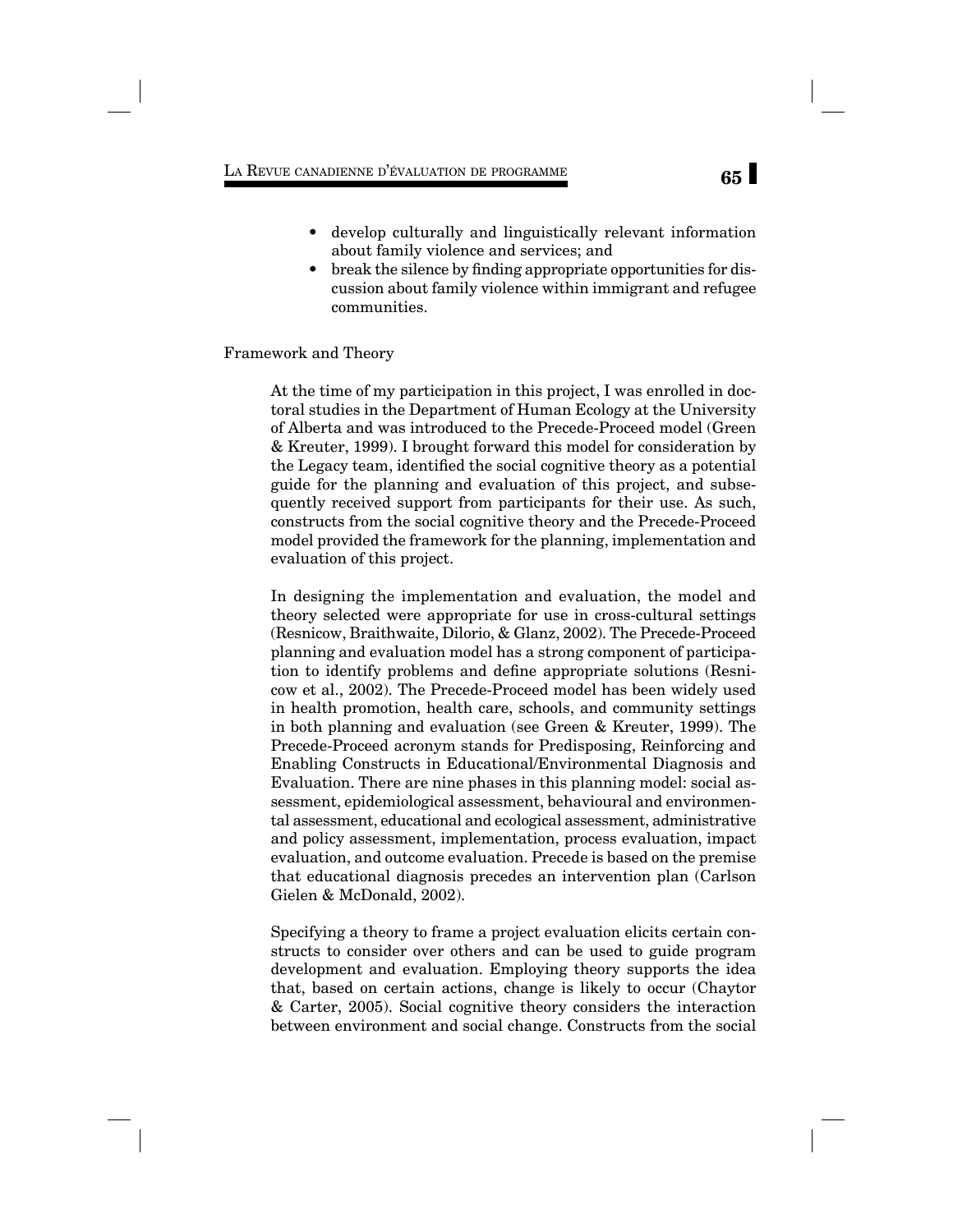cognitive theory lend themselves well to explaining change in diverse cultural settings and are "well suited to elucidate human personal development, adaptation and change" (Bandura, 2002, p. 271). Two key theoretical constructs were made explicit in this evaluation: observational learning and collective efficacy.

*Observational learning:* A construct from the social cognitive theory posits that people learn from other people by observing them, a form of indirect teaching. By including credible role models (Baranowski, Perry, & Parcel, 2002)—in this case other Legacy team members and professionals working in the justice system and social services—it was the intention of the project that Legacy team members learn from each other through discussions and sharing of experiences. Therefore, when a Legacy team member received reinforcement from other members upon sharing the approach of working with a family experiencing family violence, another member was more likely to develop confidence to use a similar approach when encountering a comparable situation. The goal was not to create "one view" or "one unified response" around the complex issue of family violence, but to work together to hear each member's voice and explore commonalities and differences within specific communities.

*Collective efficacy:* The belief of Legacy team members in their ability to facilitate change, produce an effect, and delay or prevent undesired consequences—in short their "collective efficacy"—was considered in the evaluation. Collective efficacy is not simply the sum of all members' personal efficacy (the individual's belief that he or she possesses the power to make a change), "rather, it is an emergent group-level property that embodies the coordinative and interactive dynamics of group functioning" (Bandura, 2002, p. 270). Members had a shared involvement in the project that defined their status as a group. A strong sense of cohesiveness appeared to exist among the Legacy team members from a variety of cultures, likely as a result of a shared purpose and years of working together prior to this project.

The construct of collective efficacy has practical applicability. One way to measure collective efficacy is by having group members arrive at an agreement on their perceived level of it (Bandura, 2000). Admittedly, members were at different stages in their own understanding of family violence; however, we generally agreed this project was making a difference and specific examples were shared. For instance, Legacy team members said that when working with families they now more readily recognized signs of family violence than before their involve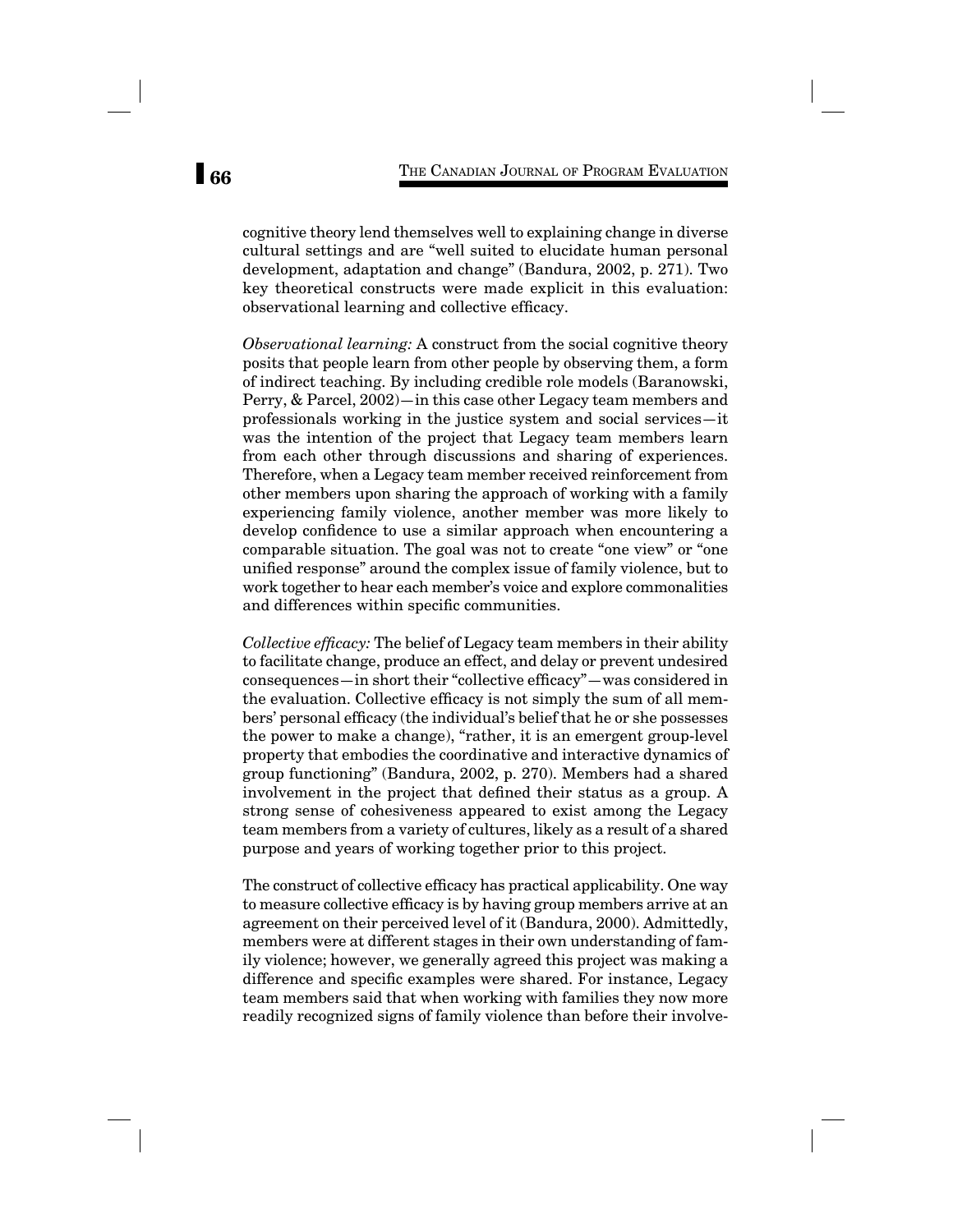ment in this project, and felt that they were gaining the necessary skills to begin to either address it or recognize the Legacy team as a forum where concerns could be brought forward for discussion. However, this deliberative approach of assessing agreement about a group's level of collective efficacy has its limitations. Related to conducting a culturally competent evaluation, issues of power, distorting of others' thoughts, and pressures for conformity must be taken into consideration. Moreover, "assessment by constructed consensus may itself change the efficacy beliefs" (Bandura, 2000, p. 76). Nevertheless, introducing the idea that the project is a group endeavour rather than the responsibility of one individual seemed to provide a sense of collective purpose for members of this project.

Although the model and theory adopted provided a comprehensive planning and evaluation framework, it required time, expertise, and resources to implement. Alternatively, some of the Precede-Proceed assessment phases were not fully completed or I took on the evaluation-related tasks because I saw them as being part of my role, mainly because I had the background in evaluation. Considering the guiding question of activities that reflect a cultural-competent evaluation and to ensure meaningful participation, this highlights for me the importance of including stakeholders in recommending and selecting an appropriate framework, theory, and methods (beyond simply asking for agreement on what is being proposed by the evaluator). According to Christie (2003), Layne (1999), Naylor, Wharf-Higgins, Blair, Green, and O'Connor (2002), and Springett (2003), some current evaluation practices may be consultative at best, rather than truly participatory. The balance from consultative to participatory can be shifted by spending sufficient time discussing the goals of the evaluation, roles and responsibilities, setting realistic timelines, engaging stakeholders in method-related decisions, and providing training and support in the planning stages and throughout the evaluation.

Process and Outcome Evaluation

The main data collection strategy for this project was the synthesizing of the monthly discussions. Conversations and group discussions where members could explore their views helped to create a feeling of trust between them (Gardner, 2003). The monthly discussions were a regularly scheduled form of focus group. Evaluators and researchers have used focus groups in evaluations exploring the impact of culture (Zulli & Frierson, 2004) and in research on family violence and among diverse populations (Miedema, 1999; Yoshihama, 2002).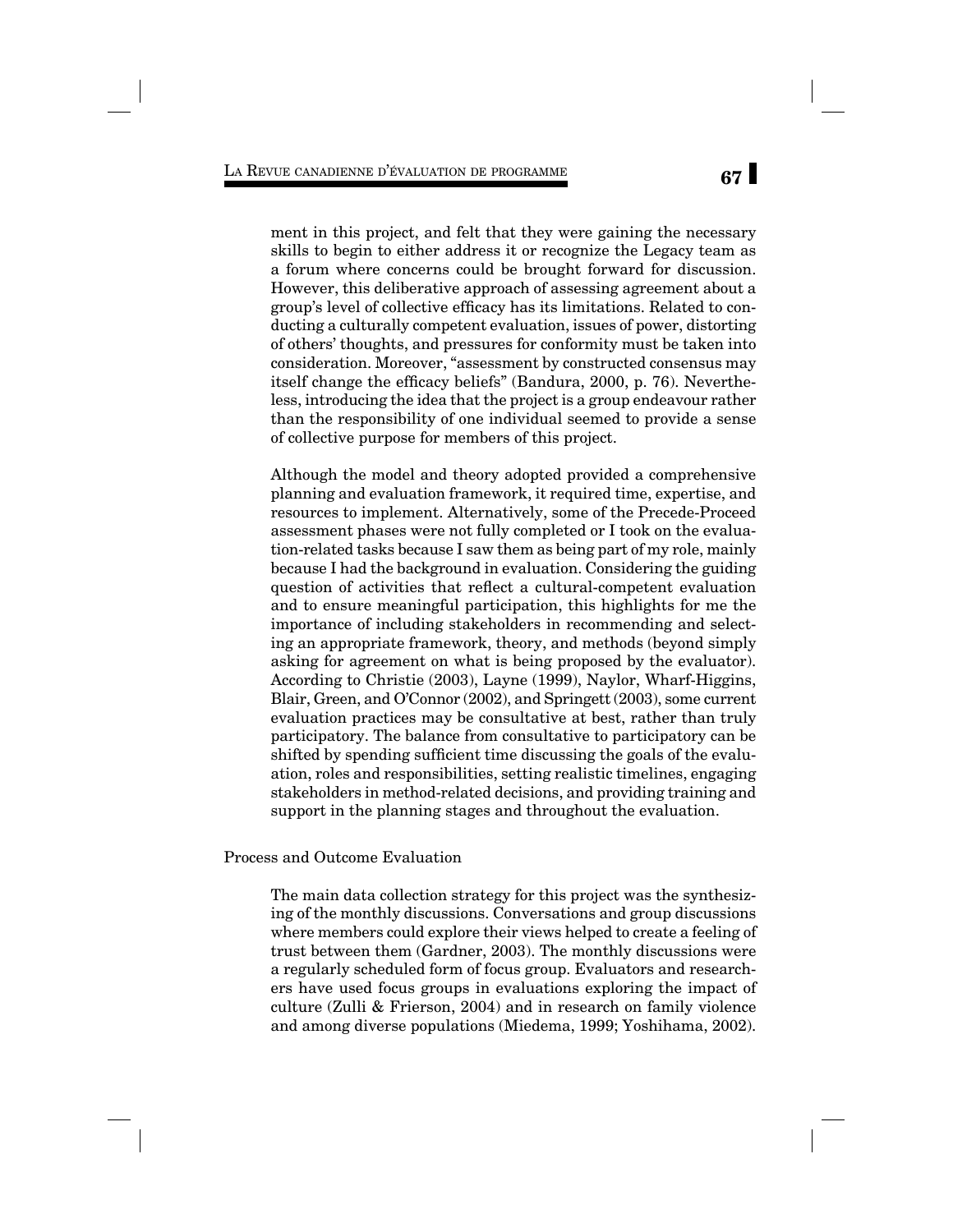For example, when exploring the experiences of battered women in Japan, Yoshihama (2002) noted that a benefit of using focus groups was the "intersubjectivity" that emerged through developing a shared understanding of family violence as a social issue. In turn, the shared understanding seemed to lessen the sense of isolation originally felt by participants (Yoshihama, 2002).

The "Breaking the Silence" process evaluation served to characterize the group, describe the implementation, and document project changes and the rationale for such changes. The outcome evaluation phase involved examining the original objectives and assessing the extent to which they were met by means of keeping track of hours spent on various activities, individual and group interviews, and a final questionnaire. Upon the completion of the funding period, Legacy team members had spent approximately 50 hours over an 18-month period formally discussing how family violence is defined and viewed in Canada (see Appendix for a summary of topics). As a result of this project, statistics about family violence cases in the justice system involving individuals from different cultures are now being tracked by the Edmonton John Howard Victims Assistance program (court support for cases dealing exclusively with domestic violence). After a file review conducted by the staff of the program in 2004, it was found that approximately 32% of their current caseload are identified as being immigrants or refugees (a caseload consists of close to 100 files). Curriculum encompassing a set of methods to deliver content and profile the most relevant way to integrate exploration of the issue of family violence in participating communities was developed and piloted. Finally, to give focus to the project, a Legacy team member developed a continuum of care and action. Table 1 describes a continuum from prevention, to assisting people in crisis (safety plan, emergency supports), through to long-term support.

A list of completed activities, however, does not necessarily provide sufficient support to conclude meaningful change has taken place. Questions remain, such as: As a result of the work of the Legacy team, are communities currently discussing the issue and recommending changes or supports within their own structure? If so, are there other reasonable explanations for this change or can it be attributed to this project? Additional evaluation of the curriculum and assessing attainment of longer-term outcomes remains to be done. Furthermore, additional research is needed to understand the nuances of diverse cultures as they relate to family violence and the impact of stereotypes and discrimination (Bent-Goodley, 2005; McFarlane et al., 2002).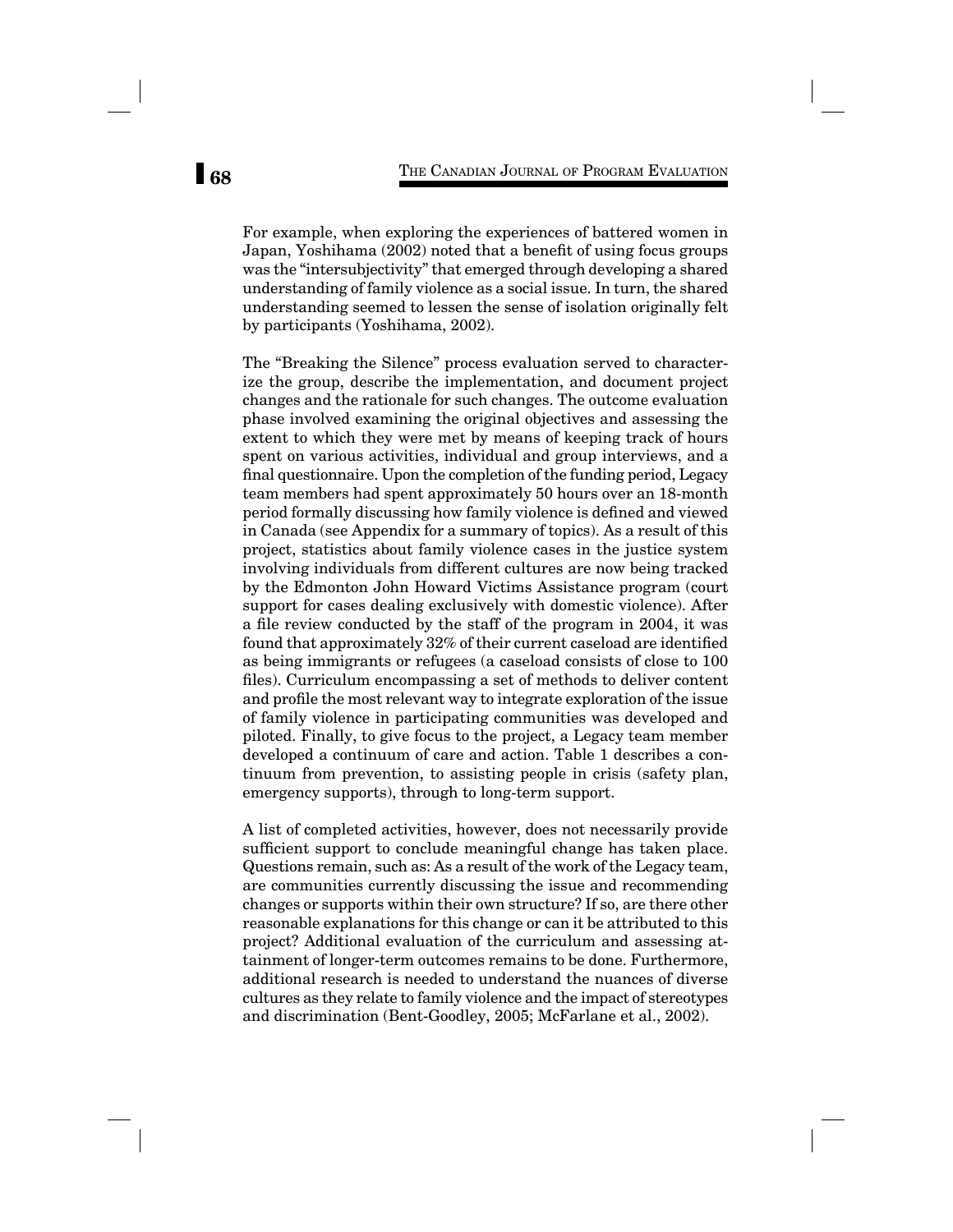# LESSONS LEARNED AND IMPLICATION FOR PRACTICE: TIME TO BUILD RELATIONSHIPS, FACILITATING A LEARNING PROCESS, AND DEVELOPING EVALUATOR COMPETENCIES

In answer to the guiding question posed at the beginning of the case example, a number of lessons can be drawn. In this section, I present three themes, suggest evaluation-related considerations, and note implications for future practice.

Time to Build Relationships

Perhaps one of the more salient lessons is the firsthand knowledge I gained about the importance of investing the necessary time to build relationships with participants and other stakeholders. The concept of "time" is important "in the sense of allowing time … that there is time to build trusting relationships … (because) when projects cover sensitive topics it may not be easy for people to contribute honestly with a stranger" (Gardner, 2003, p. 71). Furthermore, stakeholders like to contribute to evaluations in different ways and therefore evaluations should be flexible to accommodate various levels of par-

# **Table 1 Continuum of Care and Actions**

Deepening our understanding of the issues:

- A learning circle among community leaders and resource people
- 1. Changing gender roles and parents roles issues of gender equality and children's rights.
- 2. Conflict between "individual-based" rights versus more traditional values about collectives and ownership
- 3. Need to develop new "problem solving" for maintaining family harmony.

| Intended<br>audience<br>(For WHOM)<br><b>Strategies</b><br>Actions | <b>Newcomers</b><br>Young couples<br>Expectant couples<br>Mothers and fathers<br>Youth                                                                        |                                                                                                                           |                                                                                           |                                   |                                                         |
|--------------------------------------------------------------------|---------------------------------------------------------------------------------------------------------------------------------------------------------------|---------------------------------------------------------------------------------------------------------------------------|-------------------------------------------------------------------------------------------|-----------------------------------|---------------------------------------------------------|
|                                                                    | Community education<br>and prevention                                                                                                                         | Early detection<br>and intervention                                                                                       | Crisis<br>support                                                                         | Post-crisis<br>support            | Long-term<br>support                                    |
| (WHAT)                                                             | Part of settlement<br>orientation-Canadian<br>laws that affect families<br>Marriage Preparation<br><b>Prenatal Classes</b><br>Parenting group<br>Youth groups | Culturally relevant<br>mediation and<br>intervention<br>Conflict analysis<br>and problem-<br>solving skill<br>development | Collaborative<br>support<br>with shelters<br>and police<br>(spousal<br>violence<br>teams) | Victims<br>Assistance<br>Programs | Counselling<br>Legal<br>support<br>Financial<br>support |

Developed by Yvonne Chiu, Multicultural Health Brokers Cooperative, 2004, as part of this project.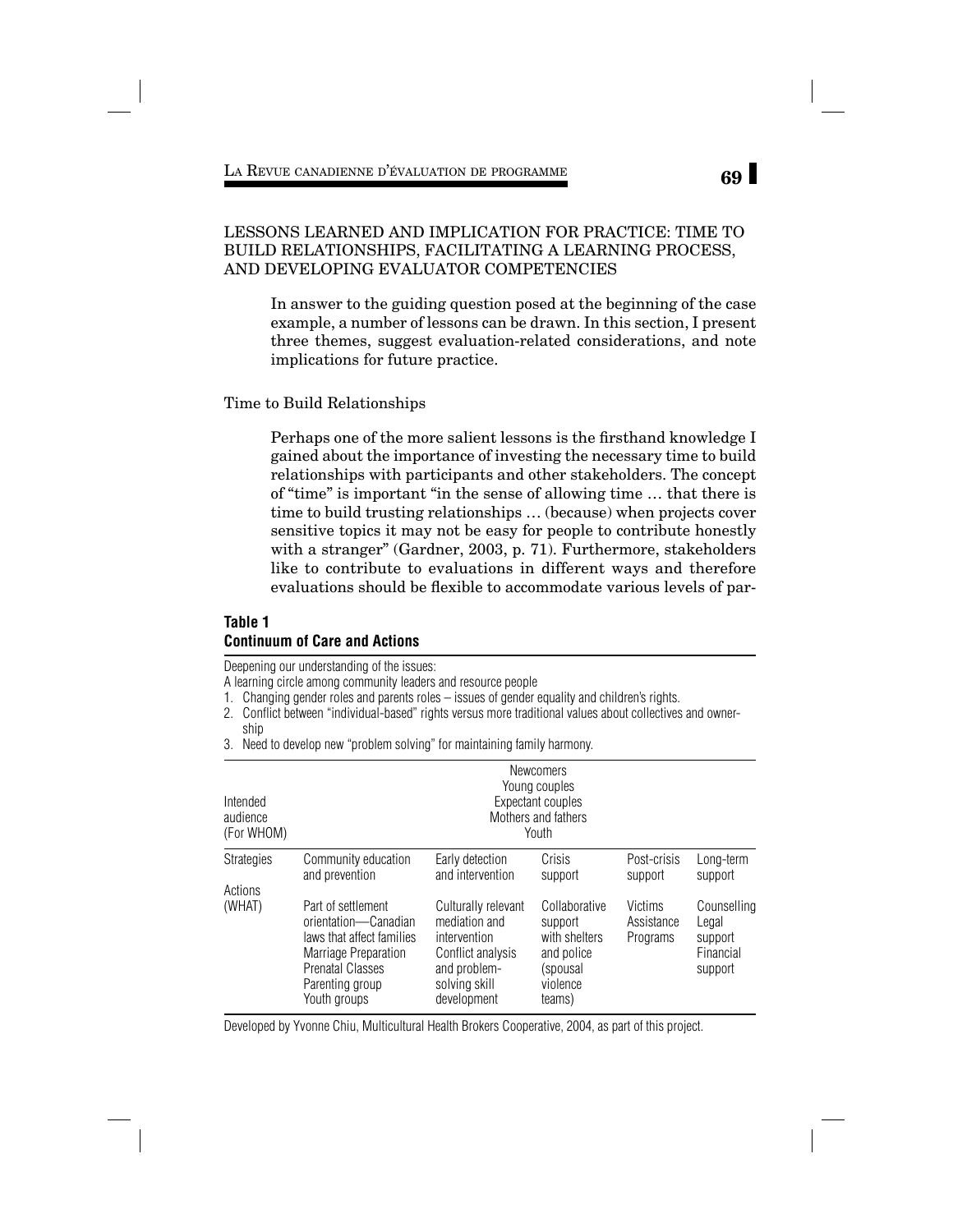ticipation (Gardner, 2003; Green, Mulvey, Fischer, & Woratschek, 1996). In support of allowing sufficient time, Letiecq and Bailey  $(2004)$  remarked on the need to allocate significant upfront time to build trusting relationships with individuals who may mistrust or be suspicious of outside evaluators. A challenge to ensuring "sufficient" time" and an implication for practice is justifying and negotiating the extra amount needed with funding agencies (Letiecq & Bailey, 2004; Ottier, 2005). In the case of the Legacy team project, we requested and received two extensions (equaling approximately one year) before submitting final reports to the funders. Activities consistent with being a culturally competent evaluator are advocating for sufficient time in the planning stages of the evaluation, engaging in dialogue with stakeholders by discussing an appropriate evaluation framework, and identifying opportunities for participation throughout the evaluation process.

Alternatively, results of a non-culturally competent evaluation, as seen by members of the Legacy team in past evaluations, are evaluators who get upset or angry when using their cultural lens and become negative about the slow change process. Legacy team members advise that change can be slow but this does not mean that nothing is being done. In short, culturally competent evaluators have a role to promote and engage in dialogue through in-depth discussions working toward finding a shared meaning by taking the time necessary to develop an understanding of the participants and the project (King, Stevanh, Ghere, & Minnema, 2004; Lee & Walsh, 2004).

Facilitating a Learning Process

Ensuring time to build relationships relates to the theme of facilitating a learning process throughout the evaluation. When evaluating a project exploring family violence in a multicultural context I surmised that the process of collaboration throughout the evaluation was as important as measuring outcomes. Cross-cultural evaluation is a mutual type of work, a process and not just an end product (Legacy team discussion, May 2005). Cultural competence includes an attitude of being open-minded, finding out the reasons behind the way things are, and having an acceptance and willingness to learn. Evaluators who get excited over the "exotica" of different cultures may miss identifying relevant issues. Alternatively, those who are rigid and look only through their own lens may miss a collaborative learning opportunity. Ultimately, as a Legacy team member pointed out, a culture exists with being an evaluator and we bring certain assump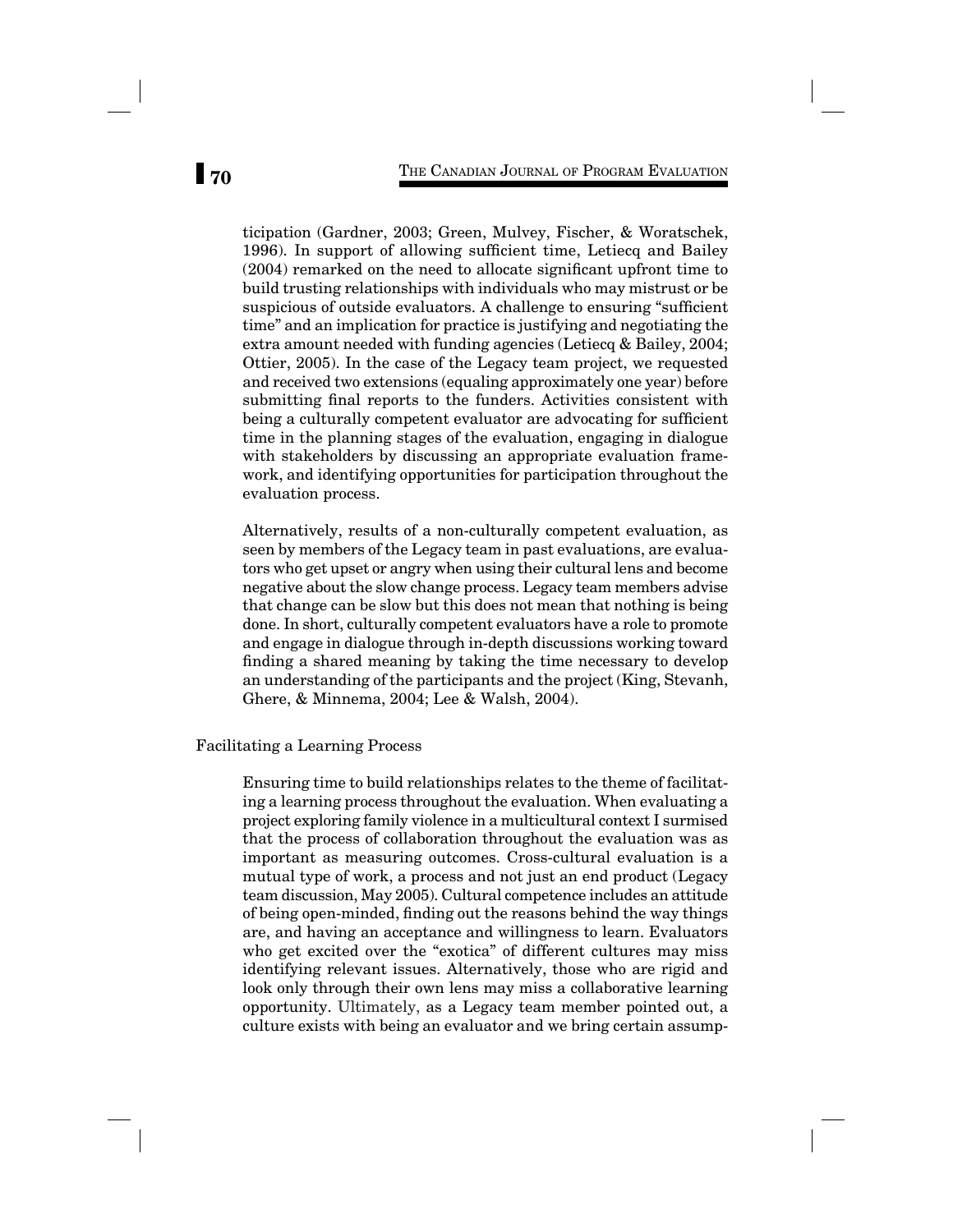tions, values, and beliefs to the table. Therefore, learning throughout the evaluation takes place both ways.

Culture changes and does not remain static amidst the practice of program development, implementation, and evaluation. Culturally competent evaluators are flexible and adapt to that change, all the while trying not to rush the process. For example, at one point in the evaluation I had to ask myself whose agenda I was trying to push forward. At times, my structured approach, with specific timelines, seemed inconsistent with the exploration of the issue of family violence by Legacy team members. As part of the process evaluation, twice during the project we respectfully discussed what was working and what could be improved upon. As a result, I decided to become less structured in my facilitation of discussions, relied less on a set agenda as a list of items and questions to work through, and participated in a more free-flowing discussion. I also became more relaxed about group discussions not always starting and ending on the agreed-upon time and less concerned about the comings and goings of people throughout our scheduled time together. I recognized that it was the participation that was important. Concepts like a fixed and firm start/end time and structured agendas should be relevant to the context and the ebb and flow of the group.

In short, including a number of different ways to collect data, providing opportunities for reflection by discussing how the project is unfolding, and making assumptions explicit by acting as a bridge to build understanding amongst participants are activities consistent with being a culturally competent evaluator. Fortunately, evaluators have a myriad of skills and approaches, which include technical, interpersonal, and facilitation skills (Stevahn, King, Ghere, & Minnema, 2005) to draw on to ensure that the evaluation is culturally appropriate. With each new experience, we gain a new appreciation of which skills and approaches to apply.

#### Developing Evaluator Competencies

To explain the third theme, I draw on the work of Stevahn et al. (2005) and their analogy of evaluators being like well-equipped travelers bringing all the tools necessary for a successful trip. After years of work, the authors established a taxonomy of *Essential Competencies for Program Evaluators*. King et al. (2001) conducted an exploratory study designed to assess the level at which evaluators from different backgrounds perceived the importance of Essential Evaluator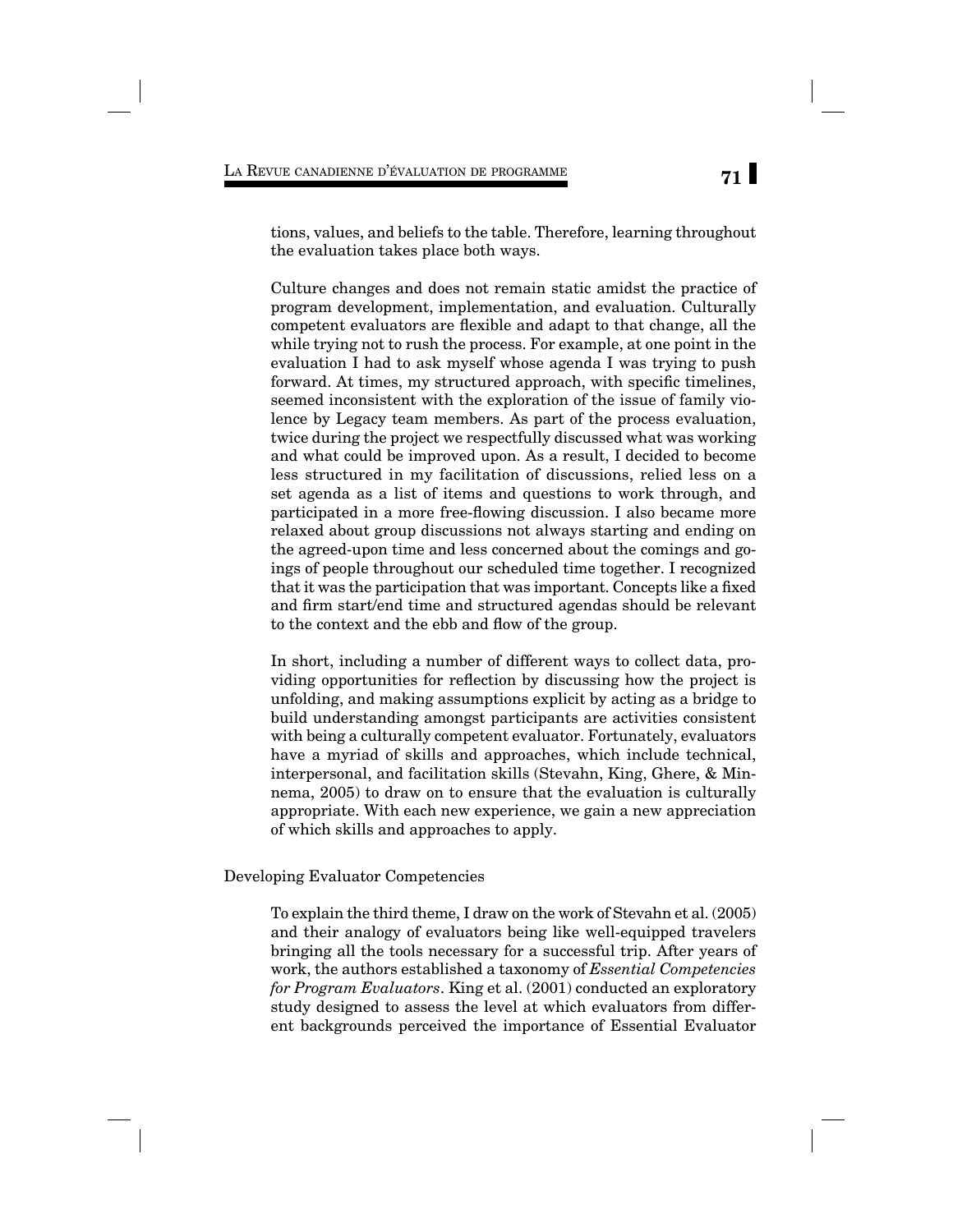Competencies. The list of competencies was originally identified in a class of advanced graduate students and further developed by the authors. A group of 31 diverse individuals involved in the field of program evaluation engaged in a "Multi-Attribute Consensus Reaching Process" about proposed competencies. Participants rated the importance of having "cross-cultural skills" (a competency listed under the cluster of General Skills for Evaluation Practice) at 90.32 (within a range of 50–100). This rating is about midway for that cluster, as compared to the highest rating given to "logical and critical thinking skills" at 97.58 and the lowest "computer application skills" rated at 84.84. Included in the study was a sample of qualitative responses. When discussing cross-cultural skills, a respondent identified the need for evaluators to develop group facilitation and cross-cultural skills when working with community groups and believed that too much emphasis is put on teaching technical skills and not enough placed on interpersonal ones. As an evaluator who was evaluating a project at the same time as trying to understand what it means to be culturally competent, I agree that additional instruction and dialogue in the area of cross-cultural skills would be beneficial as part of evaluation training.

More recently, Stevahn et al. (2005) presented a revised taxonomy in an effort to arrive at an agreement of overall essential competencies for evaluators. The authors suggest that adopting this revised taxonomy will improve training opportunities, promote the advancement of research on evaluation, and work toward the professionalization of the field. Included in the revised taxonomy is "demonstrating crosscultural competence" (number 6.6, replacing "cross-cultural skills"), listed under the category of interpersonal competencies. To name only a few related competencies in that category, the list also includes facilitation of constructive interpersonal interaction, use of verbal/ listening communication skills, and reflective practice (see Stevahn et al., 2005, for a complete list). Based on the growing recognition of the importance of cross-cultural competency in evaluation, an implication for practice is that this topic and associated issues should be included as part of the curriculum offered by educational institutions with programs in evaluation and added to the Essential Skills Series offered by the Canadian Evaluation Society.

# **CONCLUSION**

In considering our own assumptions around culture and engaging in discussions with participants when planning and undertaking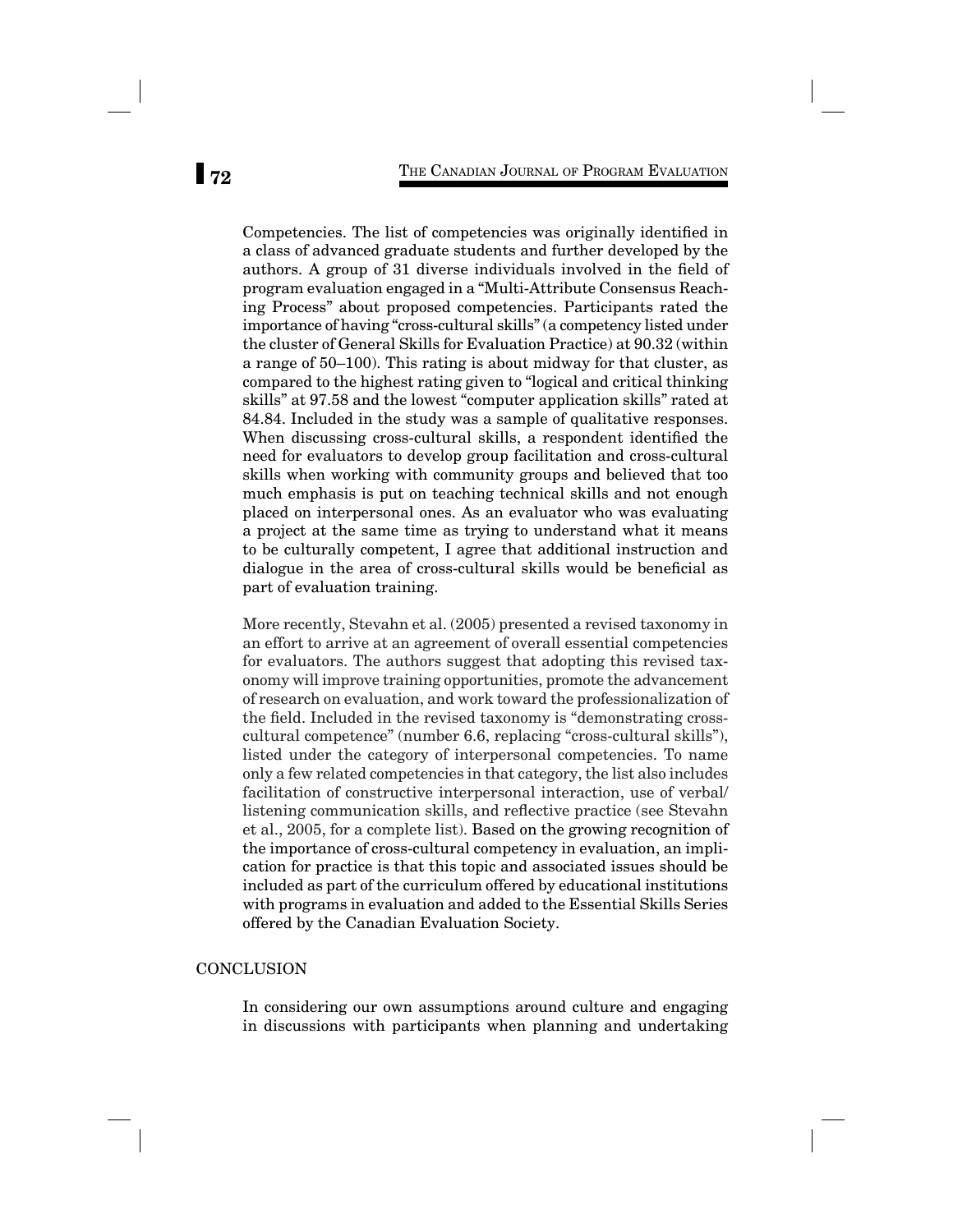evaluations, the perspectives of the people we are working with will be recognized by means of culturally and contextually appropriate evaluations. This article presents information about a significant and relevant topic for evaluators and highlights a number of important considerations. Including a message of having an awareness of similarities and differences among various cultures, this article provides a review of literature on cultural competence, addresses a gap by contributing a case example of a cross-cultural evaluation, and adds to our understanding of related issues. Furthermore, this case example supports the idea that an evaluator of a different background from that of participants can competently evaluate a program within a cultural context using a participatory approach. In answer to the guiding questions posed at the introduction of the case example and based on the literature reviewed, there are many ways to demonstrate cultural competence in evaluation. Namely, evaluators should include sufficient time to build relationships; offer a variety of opportunities for participation; engage in co-learning about the issue by facilitating a learning process; consider historical, political, and contextual factors that may influence the evaluation; and ultimately draw on a myriad of skills and related competencies appropriate to the specific culture and context of each evaluation.

### ACKNOWLEDGEMENTS

This paper was awarded first prize in the 2005 Annual Student Paper Contest of the Canadian Evaluation Society. A previous version was presented at the joint 2005 Canadian Evaluation Society and American Evaluation Association Conference in Toronto, October 2005. I wish to thank the Canadian Evaluation Society for all the opportunities I receive as a student member. My appreciation goes out to Yvonne Chiu of the Multicultural Health Brokers Coop, Marcela Olivares and all the members of the Legacy team for inviting me on this journey, as well as to Dr. Deanna Williamson of the University of Alberta, Victoria Anderson-Selst, and Sean Draper for their continued support.

# NOTE

1 Legacy team members represent the Spanish, Punjabi, French/African, Kurdish, Ethiopian, Somali, Vietnamese, Chinese, and Eritrean communities. Partnering agencies include the Multicultural Health Brokers Cooperative, Edmonton Women's Shelter, Edmonton John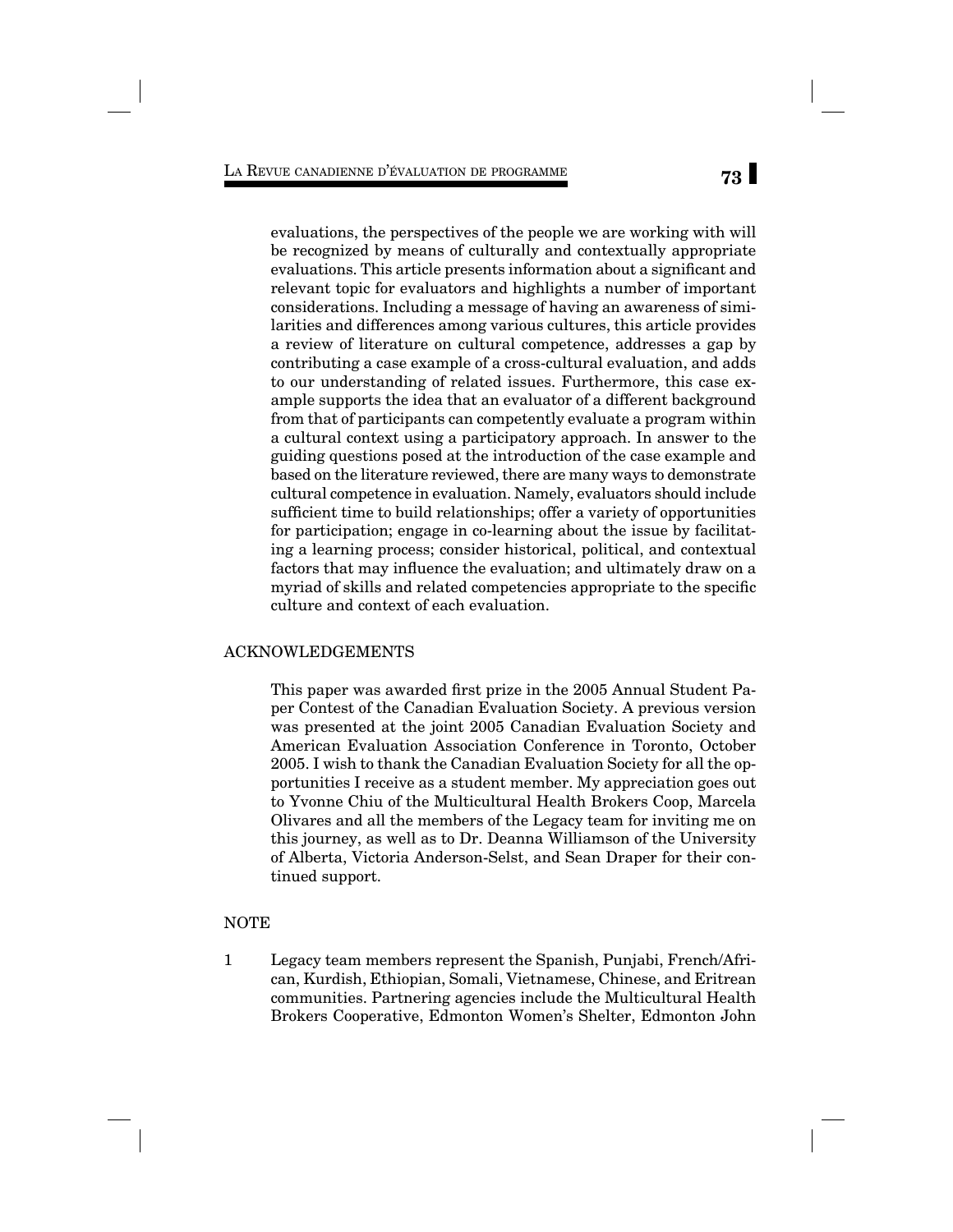Howard Society, the Sexual Assault Centre, Alliance Jeunesse Family de L'Alberta Society, and the Edmonton Mennonite Centre for Newcomers. Funding for the "Breaking the Silence" project was received from the Edmonton Community Adult Learning Association. A project funded by the Alberta Solicitor General's Victims of Crime fund to develop and translate a handbook for victims of crime ran concurrently.

### REFERENCES

- Alberta Children's Services. (n.d.). *Immigrant women: Overcoming abuse in a new country*. Edmonton, AB: Family Violence Prevention.
- American Evaluation Association. (2004). *American Evaluation Association guiding principles for evaluators*. Retrieved January 31, 2005, from <http://www.eval.org/Guiding%20Principles.htm>.
- Bandura, A. (2000). Exercise of human agency through collective efficacy. *Current Directions in Psychological Science, 9*(3), 75–78.
- Bandura, A. (2002). Social cognitive theory in cultural context. *Journal of Applied Psychology: An International Review, 51*, 269–290.
- Baranowski, T., Perry, C.L., & Parcel, G.S. (2002). How individuals, environments, and health behaviour interact: Social Cognitive Theory. In K. Glanz, B. Rimmer, & F. Lewis (Eds.), *Health behaviour and health education* (3rd ed., pp. 165–184). San Francisco: Jossey-Bass.
- Bent-Goodley, T.B. (2005). Culture and domestic violence: Transforming knowledge development*. Journal of Interpersonal Violence, 20*(2), 195–203.
- Birch, L.M., & Jacob, S. (2005). Program evaluation in Canada seen through the articles published in CJPE*. Canadian Journal of Program Evaluation, 20*(3), 1–16.
- Bozzo, S.L. (2002). Evaluation capacity building in the voluntary/nonprofit sector*. Canadian Journal of Program Evaluation, 17*(3), 75–92.
- Burke, B. (1998). Evaluating for change: Reflections on participatory methodology*. New Directions for Evaluation, 80*, 43–56.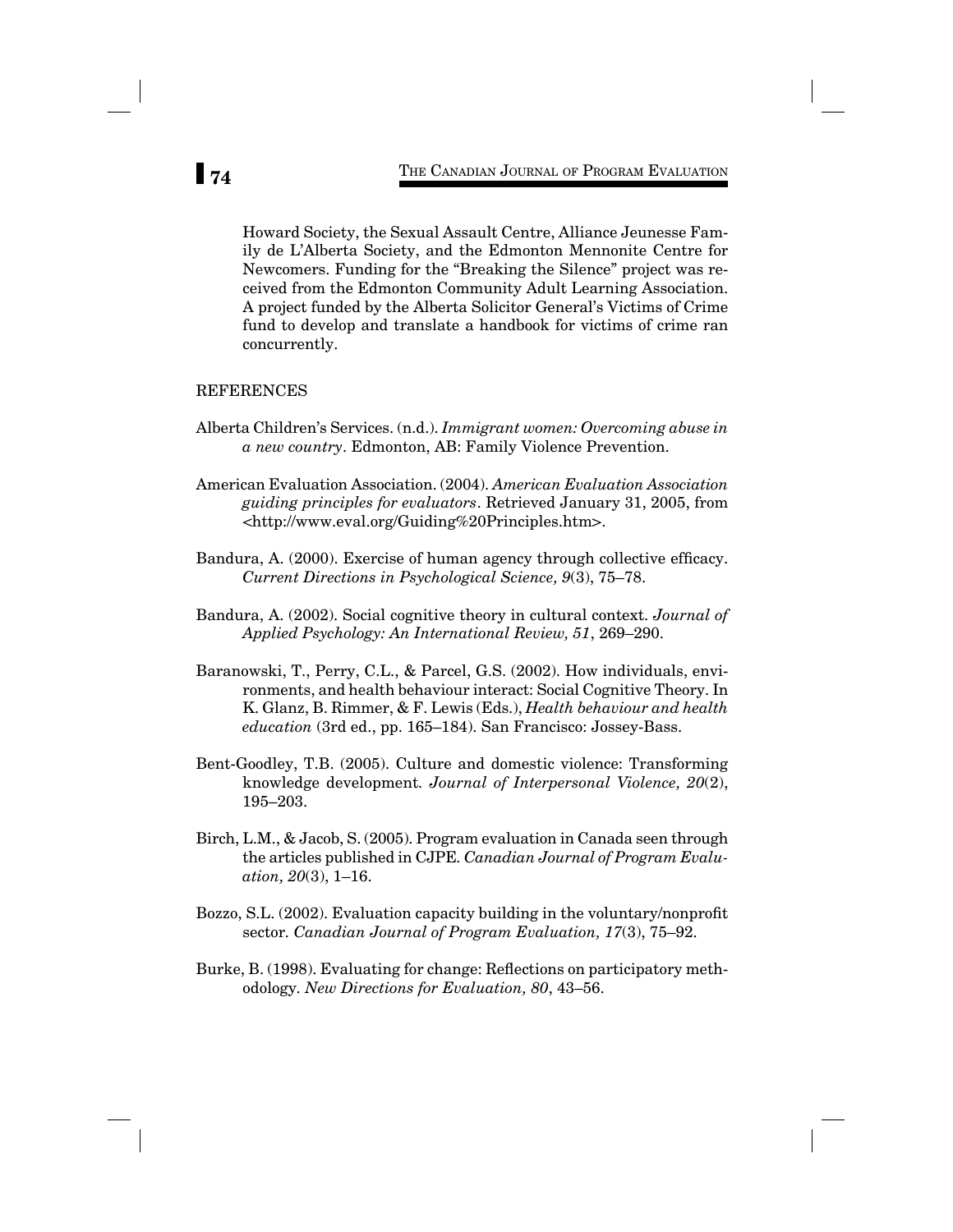- Callahan, S. (2004). *Singing our praises: Case studies in the art of evaluation.*  Washington, DC: Association of the Performing Arts Presenters.
- Canadian Evaluation Society. (n.d.). *Guidelines for ethical conduct*. Retrieved January 31, 2005, from <http://www.evaluationcanada.ca>.
- Carlson Gielen, A., & McDonald, E. (2002). Using the Precede-Proceed planning model to apply health behaviour theories. In K. Glanz, B. Rimmer, & F. Lewis (Eds.), *Health behaviour and health education* (3rd ed., pp. 312–334). San Francisco: Jossey-Bass.
- Chaytor, K.M., & Carter, N.L. (2005, October). *Crossing theory-practice culture within evaluation*. Paper presented at the Joint Conference of the Canadian Evaluation Society and the American Evaluation Association, Toronto, ON.
- Christie, C. (2003, Spring). What guides evaluation? A study of how evaluation practice maps onto evaluation theory. *New Directions for Evaluation, 97*, 7–35.
- Cockerill, R., Myers, T., & Allman, D. (2000). Planning for community-based evaluation. *American Journal of Evaluation, 21*(3), 351–358.
- Edmonton Chinese Community Services Centre. (2001). *Responding to family violence in the Chinese community—Project Evaluation*. Unpublished report.
- Erez, E., & Copps Hartley, C. (2003). Battered immigrant women and the legal system: A therapeutic jurisprudence perspective. *Western Criminology Review, 42*(2), 155–169.
- Gardner, F. (2003). User-friendly evaluations in community-based projects. *Canadian Journal of Program Evaluation, 18*(2),71–89.
- Green, B.L., Mulvey, L., Fischer, H.A., & Woratschek, F. (1996). Integrating program and evaluation values: A family support approach to program evaluation. *Evaluation Practice, 17*(3), 261–272.
- Green, L., & Kreuter, M. (1999). *Health promotion planning: An educational*  and ecological approach (3rd ed.). Toronto: Mayfield.
- Green, L.W., & Mercer, S.L. (2001). Can public health researchers and agencies reconcile the push from funding bodies and the pull from communities? *American Journal of Public Health, 91*(12), 1926–1929.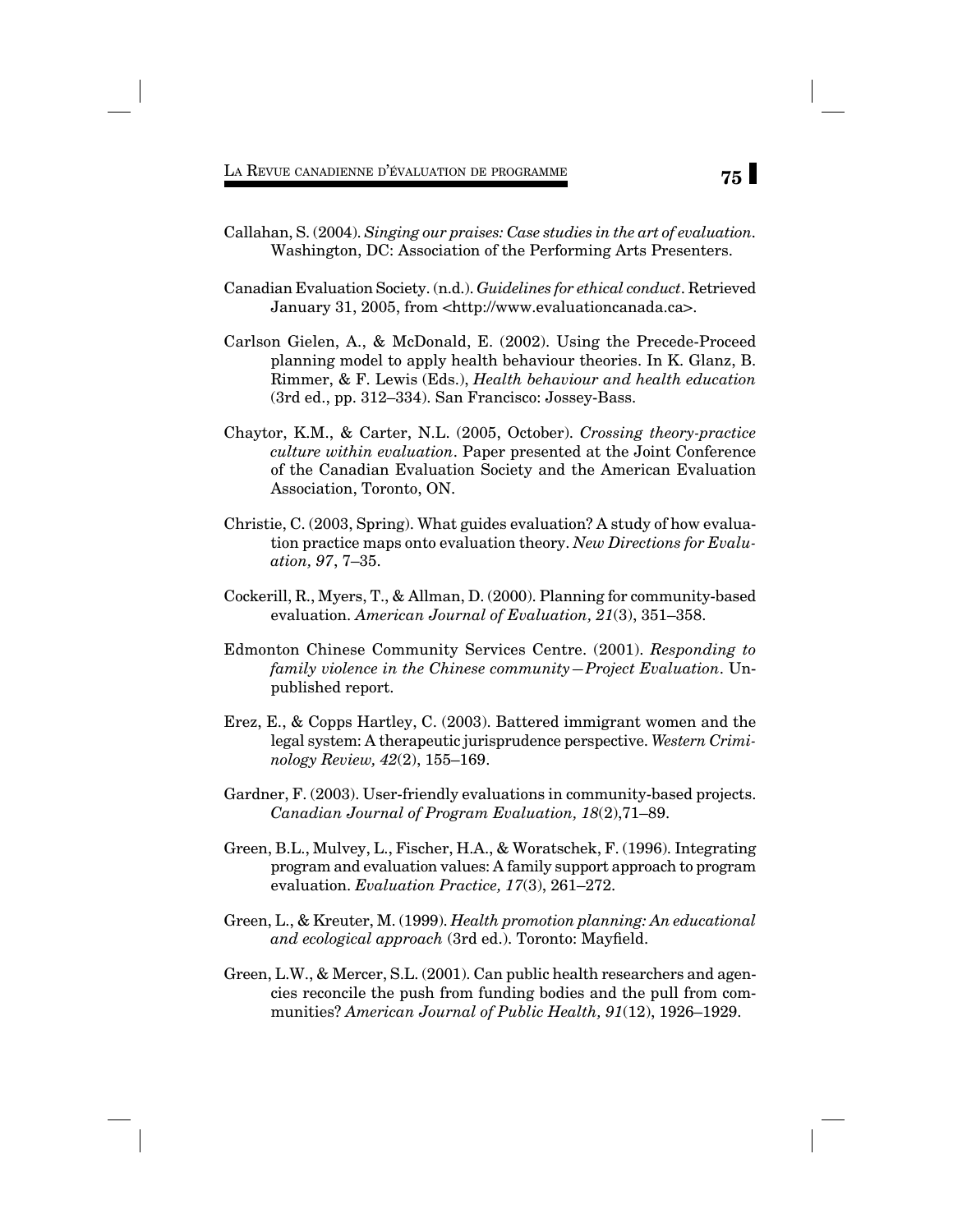- Hood, S. (2001, Winter). Nobody knows my name: In praise of African American evaluators who were responsive. *New Directions for Evaluation, 92*, 31–43.
- King, J.A., Neilsen, J.E., & Colby, J. (2004, Summer). Lessons for culturally competent evaluation from the study of a multicultural initiative. *New Directions for Evaluation, 102*, 67–80.
- King, J.A., Stevanh, L., Ghere, G., & Minnema, J. (2001). Toward a taxonomy of essential evaluator competencies. *American Journal of Evaluation, 22*(2), 229–248.
- Layne, J. (1999). An artful approach to program evaluation. *Optimum, the Journal of Public Sector Management, 29*(2), 1–9.
- Lee, J.-H., & Walsh, D. (2004). Quality in early childhood programs: Reflections from program evaluation practices. American Journal of *Evaluation, 25*(3), 351–372.
- Letiecq, B.L., & Bailey, S.J. (2004). Evaluating from the outside: Conducting cross-cultural evaluation research on an American Indian Reservation. *Evaluation Review, 28*(4), 342–357.
- McFarlane, J., Malecha, A., Gist, J., Watson, K., Batten, E., Hall, I., et al. (2002). Intimate partner violence against immigrant women: Measuring the effectiveness of protection orders. *American Journal of Family Law, 16*, 244–252.
- Miedema, B. (1999). *Barriers and strategies: How to improve services for abused immigrant women in New Brunswick*. Fredericton: Research Paper Series, University of New Brunswick.
- Moracco, K.E., Hilton, A., Hodges, K.G., & Frasier, P.Y. (2005). Knowledge and attitudes about intimate partner violence among immigrant Latinos in rural North Carolina. *Violence against Women, 11*(3), 337–352.
- Naylor, P-J., Wharf-Higgins, J., Blair, L., Green, L., & O'Connor, B. (2002). Evaluating the participatory process in a community-based heart health project. *Social Science & Medicine, 55*, 1173–1187.
- Office for the Prevention of Family Violence. (1994). *Breaking the pattern*. Edmonton: Alberta Family and Social Services.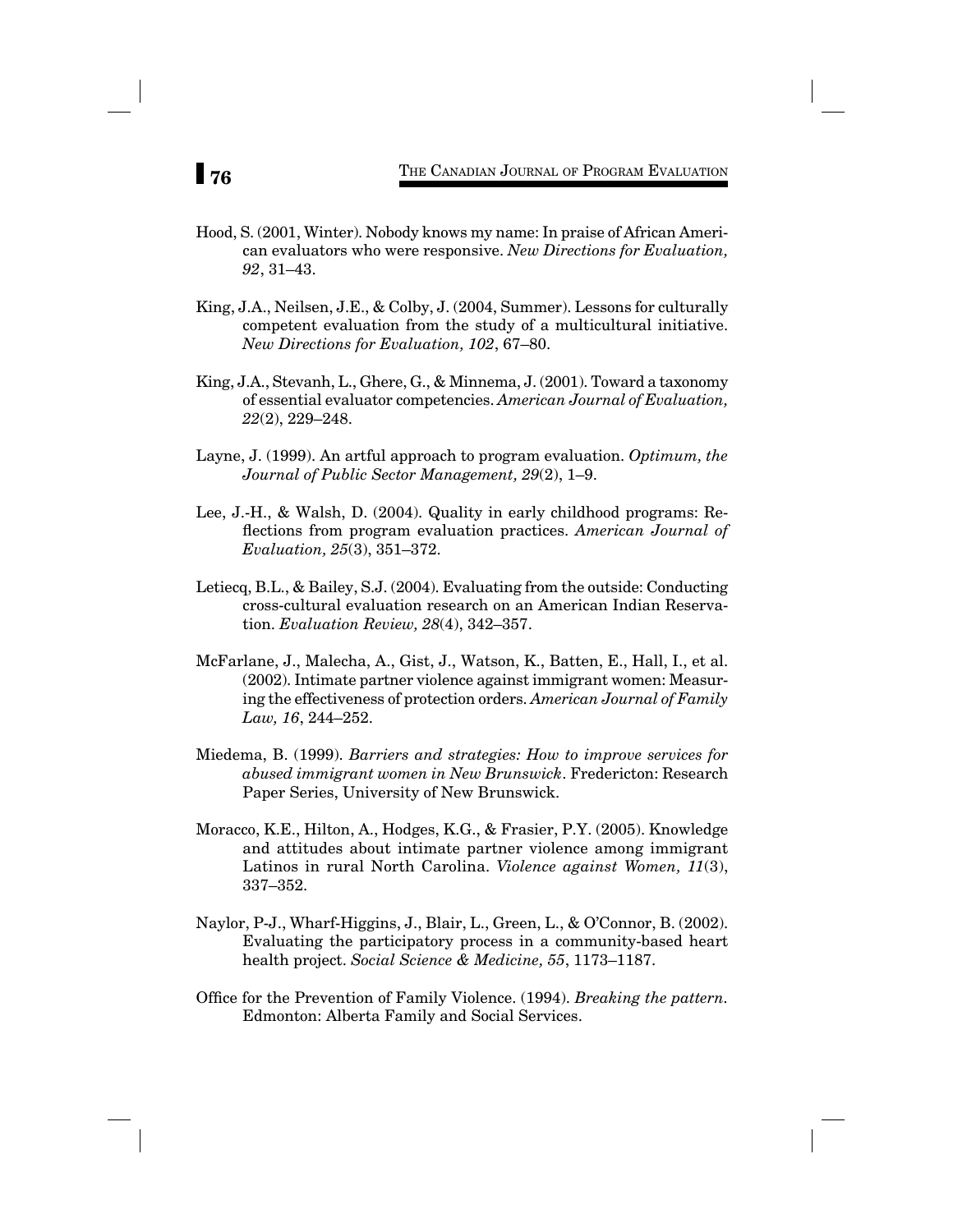**77** LA REVUE CANADIENNE D'ÉVALUATION DE PROGRAMME

- Ottier, A. (2005). Participatory evaluation in the context of CBPD: Theory and practice in international development. *Canadian Journal of Program Evaluation, 20*(1), 123–148.
- Ortiz, L. (2003). *Multicultural health brokering*. Unpublished doctoral dissertation, University of Alberta, Edmonton.
- Patton, M. Q. (2002). *Qualitative research and evaluation methods* (3rd ed.). Thousand Oaks, CA: Sage.
- Public Legal Education and Information Service of New Brunswick. (1996). *Abuse is wrong in any language: A handbook for service providers who work with immigrant women.* Fredericton: Minister of Justice and Attorney General.
- Resnicow, K., Braithwaite, R., Dilorio, C., & Glanz, K. (2002). Applying theory to culturally diverse and unique populations. In K. Glanz, B. Rimmer, & F. Lewis (Eds.), *Health behaviour and health education* (3rd ed., pp. 312–334). San Francisco: Jossey-Bass.
- SenGupta, S., Hopson, R., & Thompson-Robinson, M. (2004, Summer). Cultural competence in evaluation: An overview. *New Directions for Evaluation*, *102*, 5–19.
- Sieppert, J. (2005). Evaluation in Canada's social services: Progress, rifts and challenges. *Canadian Journal of Program Evaluation, 20*(3), 101–121.
- Springett, J. (2003). Issues in participatory evaluation. In M. Minkler & N. Wallerstein (Eds.), *Community-based participatory research for health* (pp. 263–288). San Francisco: Jossey-Bass.
- Stevahn, L., King, J. A., Ghere, G., & Minnema, J. (2005). Establishing essential competencies for program evaluators. *American Journal of Evaluation, 26*(1), 43–59.
- Symonette, H. (2004, Summer). Walking pathways toward becoming a culturally competent evaluator: Boundaries, borderlands and border crossings. *New Directions for Evaluation, 102*, 95–110.
- Thompson-Robinson, M., Hopson, R., & SenGupta, S. (2004, Summer). Editor's note. *New Directions for Evaluation, 102*, 1–4.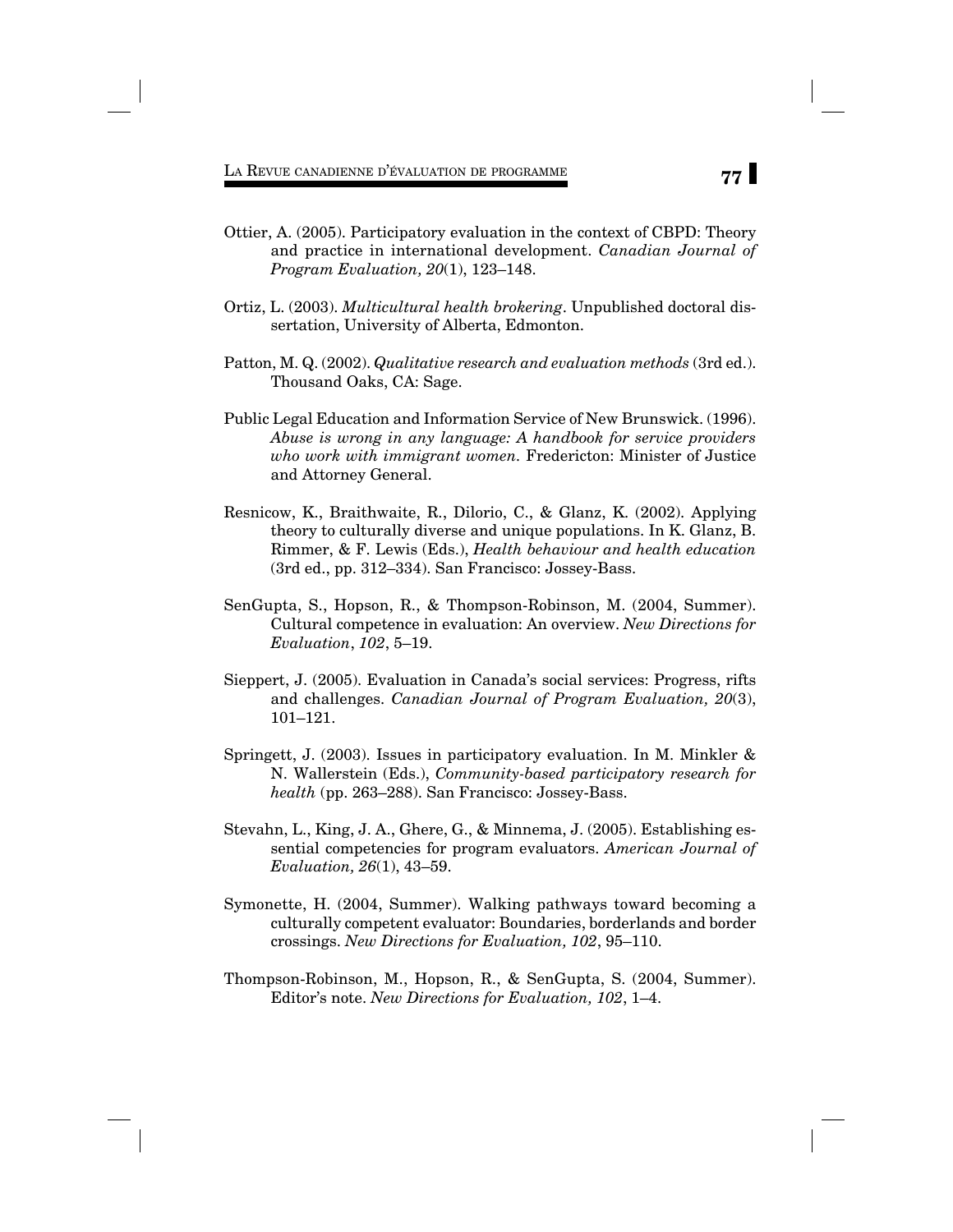- Torres, R., Preskill, H., & Piontek, M.E. (2005). *Evaluating strategies for communicating and reporting: Enhancing learning in organizations* (2nd ed.). Thousand Oaks, CA: Sage.
- Valente, S. (2002). Evaluating intimate partner violence. *Journal of the American Academy of Nurse Practitioners, 14*(11), 503–513.
- Whitmore, E. (Ed.). (1998). Participatory evaluation. *New Directions for Evaluation, 80*, 1–3.
- Yarbrough, D.B., Shulha, L.M., & Caruthers, F. (2004, Winter). Background and history of the joint committee's program evaluation standards. *New Directions for Evaluation, 104*, 15–30.
- Yoshihama, M. (2002). Breaking the web of abuse and silence: Voices of battered women in Japan. *Social Work, 47*(4), 389–400.
- Zulli, R.A., & Frierson, H.T. (2004, Summer). A focus on cultural variables in evaluating an Upward Bound program. *New Directions for Evaluation, 102*, 81–92.

## APPENDIX

A Summary of Legacy Team Discussion Topics

Participants spent time contrasting Canadian views to that of their homeland. Factors within the immigrant/refugee experience impacting on family violence were identified. Gender roles and power issues were discussed from the perspective of both men and women in the group. The following is a summary of some of topics that guided the monthly discussions:

- How can dialogue around family violence begin within communities? What steps can be taken to identify each community's comfort level with the issue?
- What trends are we seeing in regard to family violence? Discussions suggested that gender dynamics, cross-cultural relationships, abuse from parents and in-laws, and marriages where one spouse has been in Canada 5–10 years prior to the other were emerging trends.
- Youth-specific focus group. The youth members stated that they must be part of the solution and that we all must work together to address the issue of family violence.